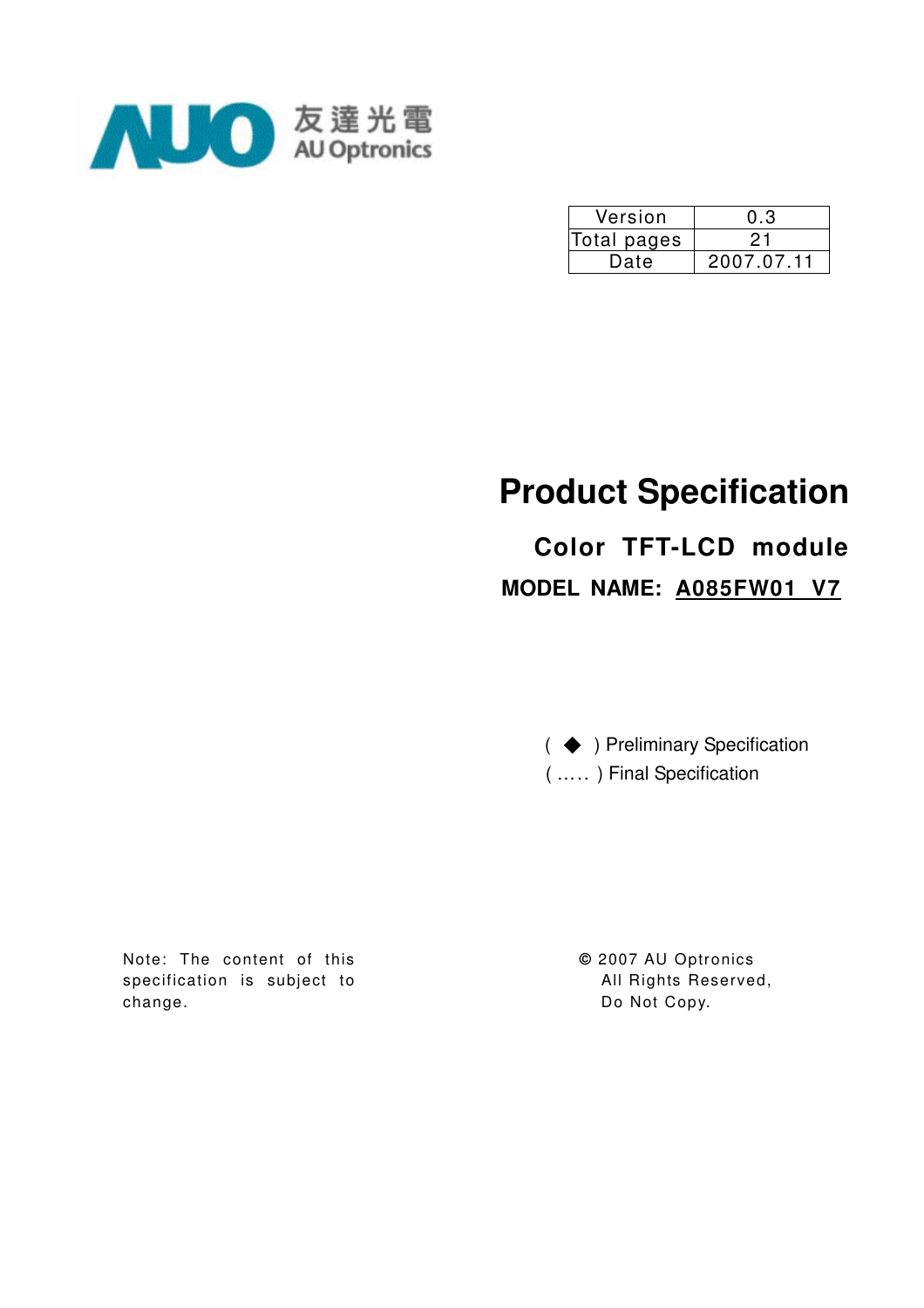# Record of Revision

| Version | Revise Date Page |         | Content                                             |  |  |
|---------|------------------|---------|-----------------------------------------------------|--|--|
| $0.0\,$ | 25/Jan/2007      |         | First draft.                                        |  |  |
| 0.1     | 16/Mar/2007      | $\,6\,$ | Add max. and min. LED lightbar voltage              |  |  |
| 0.2     | 4/Jun/2007       | $\,6\,$ | Update the figure of LED serial/parallel connection |  |  |
|         |                  | 14      | Update outline drawing(back side)                   |  |  |
| 0.3     | 11/Jul/2007      | $\bf 8$ | Add a note for power off sequence                   |  |  |
|         |                  |         |                                                     |  |  |
|         |                  |         |                                                     |  |  |
|         |                  |         |                                                     |  |  |
|         |                  |         |                                                     |  |  |
|         |                  |         |                                                     |  |  |
|         |                  |         |                                                     |  |  |
|         |                  |         |                                                     |  |  |
|         |                  |         |                                                     |  |  |
|         |                  |         |                                                     |  |  |
|         |                  |         |                                                     |  |  |
|         |                  |         |                                                     |  |  |
|         |                  |         |                                                     |  |  |
|         |                  |         |                                                     |  |  |
|         |                  |         |                                                     |  |  |
|         |                  |         |                                                     |  |  |
|         |                  |         |                                                     |  |  |
|         |                  |         |                                                     |  |  |
|         |                  |         |                                                     |  |  |
|         |                  |         |                                                     |  |  |
|         |                  |         |                                                     |  |  |
|         |                  |         |                                                     |  |  |
|         |                  |         |                                                     |  |  |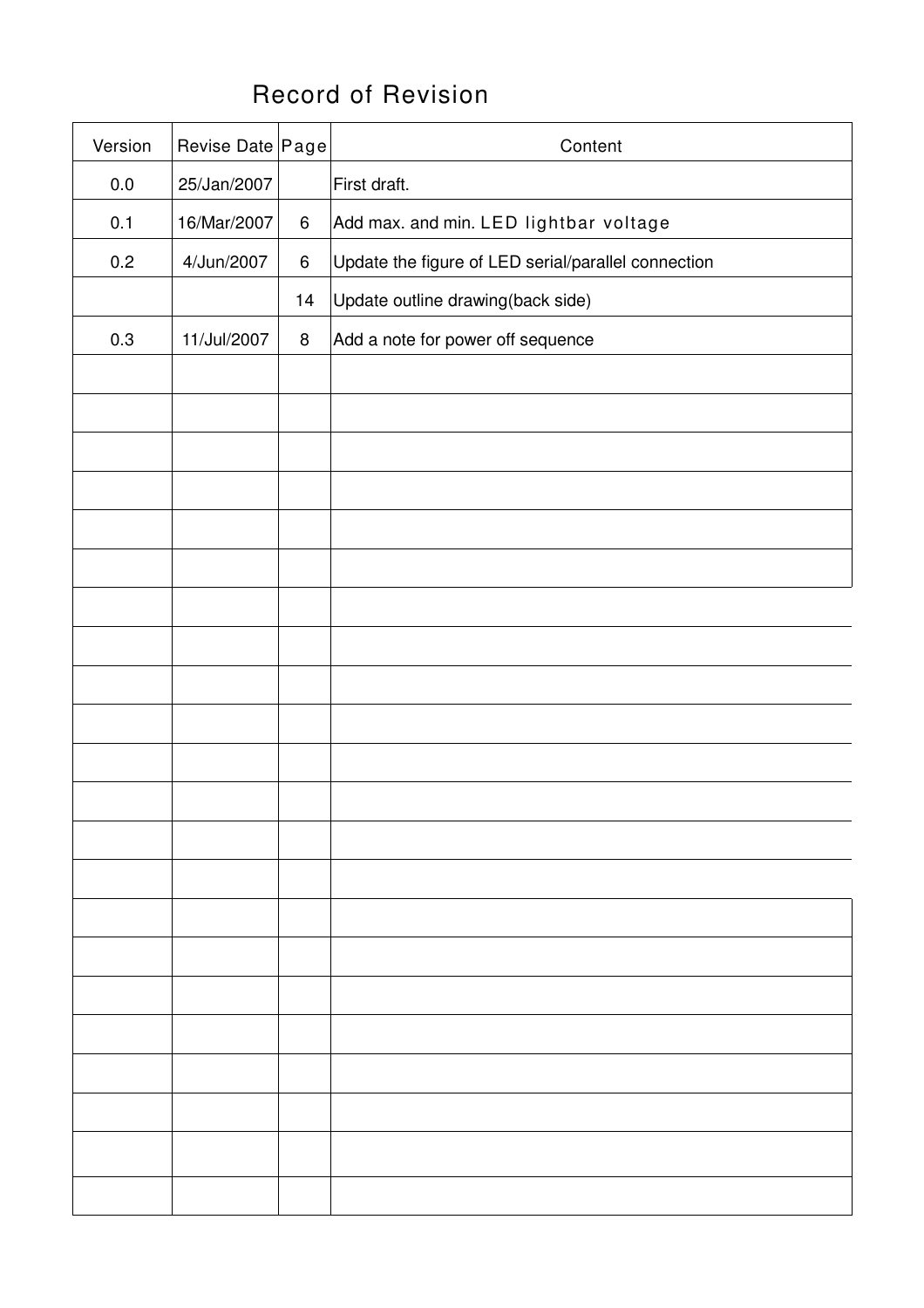

| <b>Contents:</b> |                |
|------------------|----------------|
|                  | P <sub>3</sub> |
|                  | P <sub>4</sub> |
|                  | P4             |
|                  | P <sub>4</sub> |
|                  | P <sub>5</sub> |
|                  |                |
|                  | P <sub>6</sub> |
|                  | P <sub>6</sub> |
|                  |                |
|                  | P <sub>6</sub> |
|                  |                |
|                  | P7             |
|                  |                |
|                  | P <sub>8</sub> |
|                  | P <sub>9</sub> |
|                  | <b>P11</b>     |
|                  | <b>P12</b>     |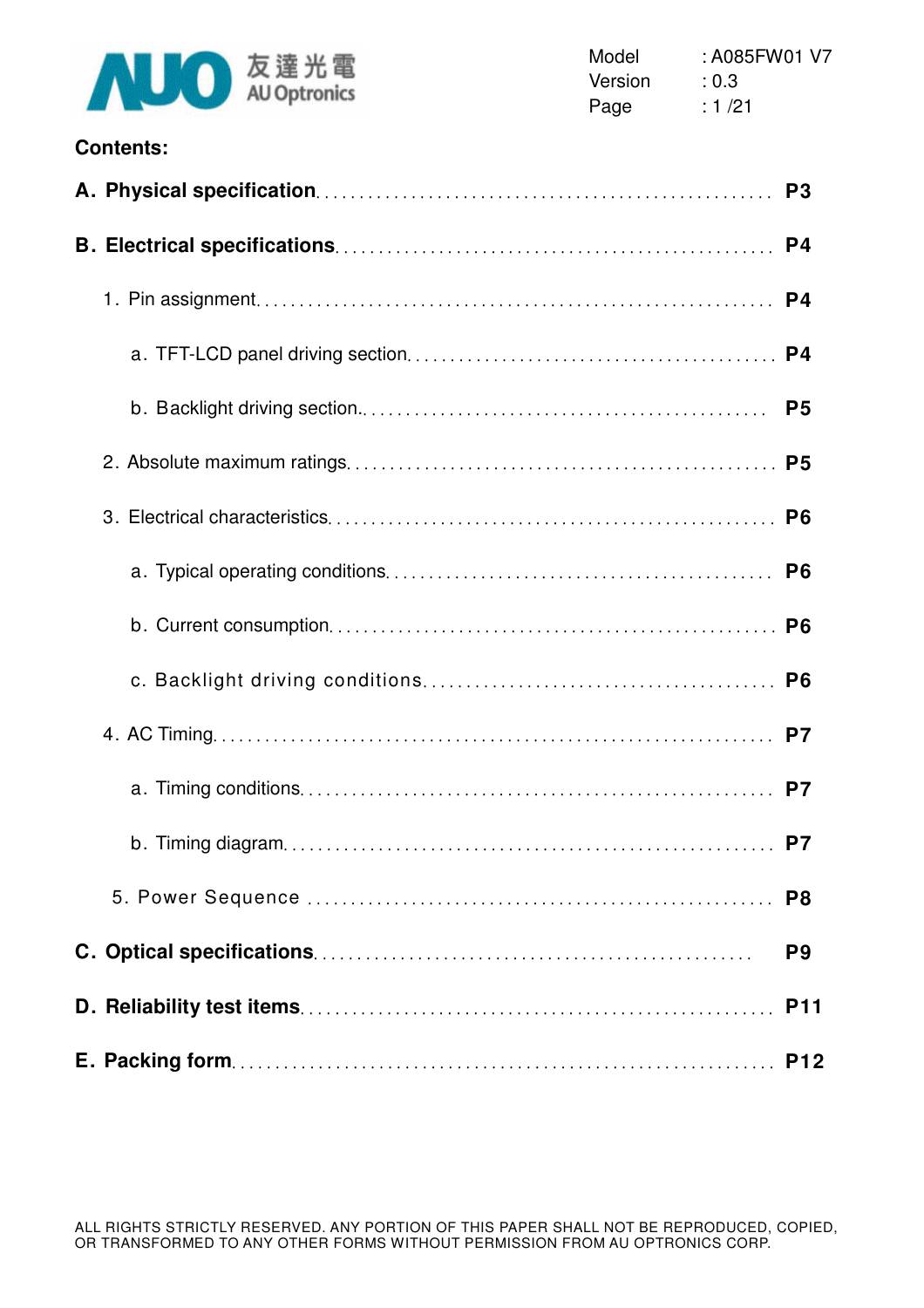

Model : A085FW01 V7 Version : 0.3 Page : 2/21

## **Appendix:**

| Fig.1-(a) Outline dimension of TFT-LCD module(Front side) P13 |  |
|---------------------------------------------------------------|--|
|                                                               |  |
|                                                               |  |
|                                                               |  |
|                                                               |  |
|                                                               |  |
|                                                               |  |
|                                                               |  |
|                                                               |  |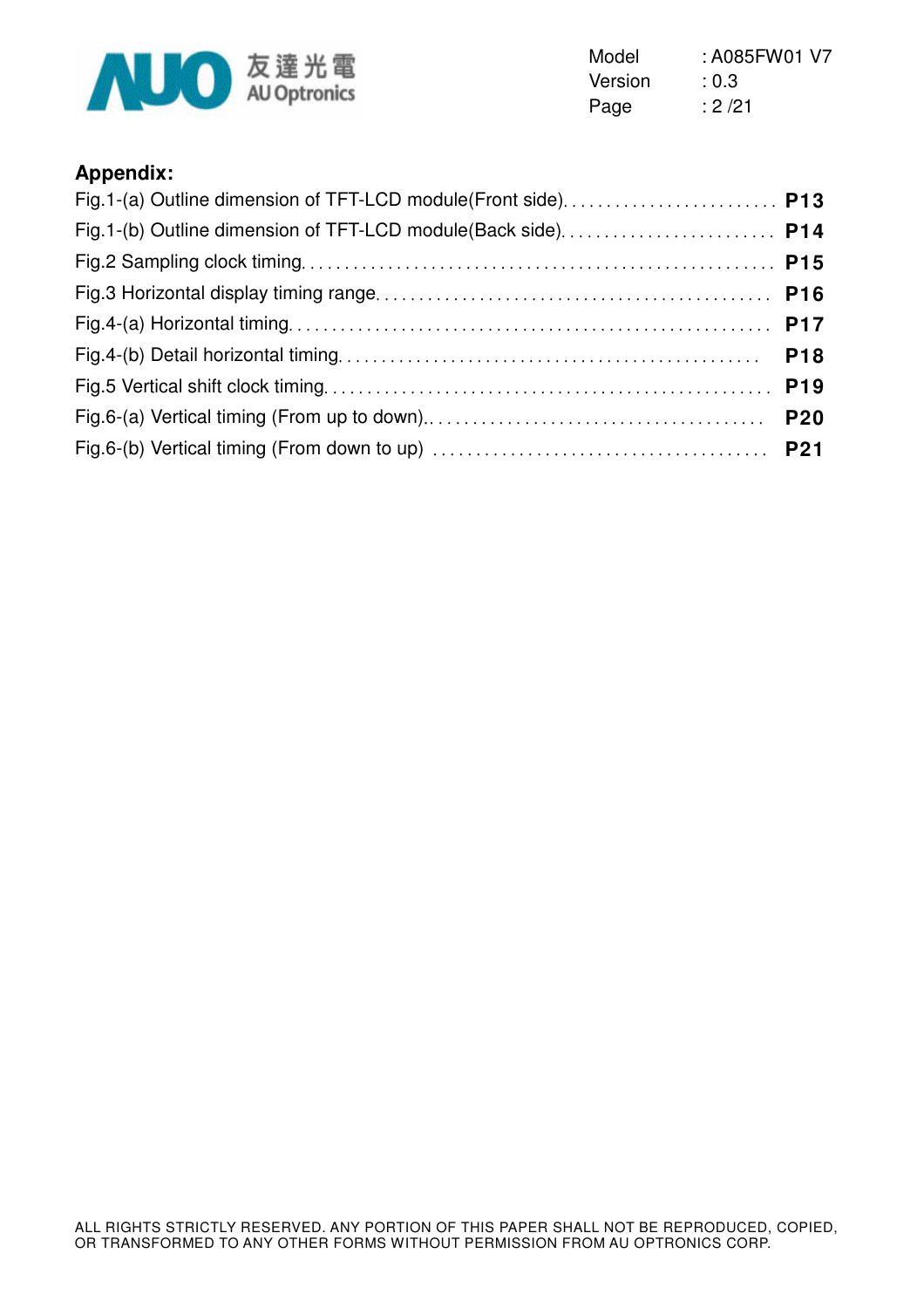

| Model   | : A085FW01 V7 |
|---------|---------------|
| Version | : 0.3         |
| Page    | :3/21         |

# **A. Physical specifications**

| NO. | <b>Item</b>             | <b>Specification</b>        | <b>Remark</b> |
|-----|-------------------------|-----------------------------|---------------|
|     | Display resolution(dot) | 480RGB(W) × 234(H)          |               |
| 2   | Active area(mm)         | $187.2(W)\times 105.3(H)$   |               |
| 3   | Dot pitch(mm)           | $ 0.130(W)\times 0.450(H) $ |               |
| 4   | Color configuration     | R. G. B. stripe             | Note 1        |
| 5   | Overall dimension(mm)   | 199.0(W)×119.0(H)×5.8(D)    | Note 2        |
| 6   | Weight(g)               | 232 ±10                     |               |
|     | Surface treatment       | Anti-Glare                  |               |
| 8   | Backlight unit          | <b>LED</b>                  |               |

Note 1: Below figure shows the dot stripe arrangement.



Note 2: Refer to Fig. 1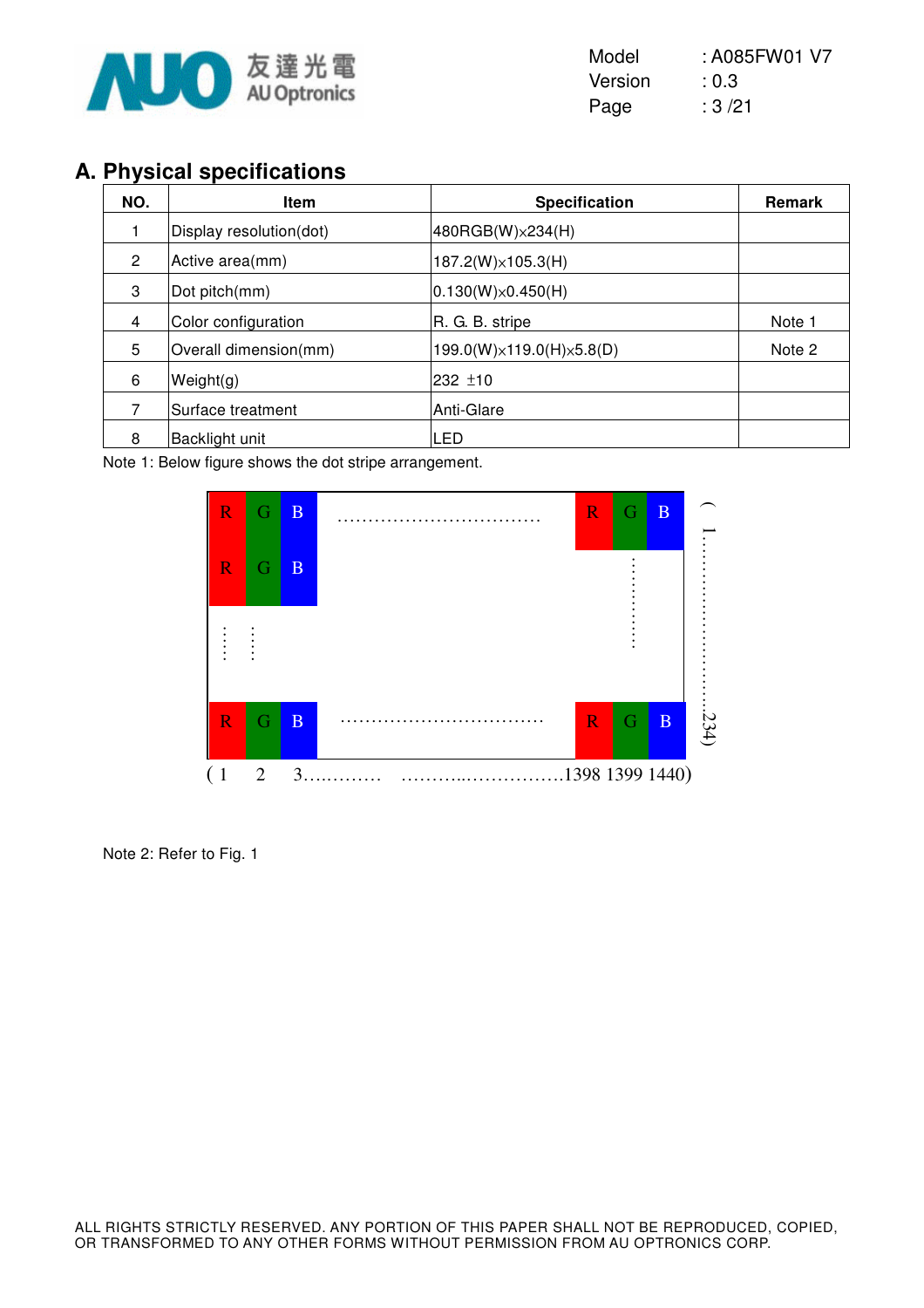

Model : A085FW01 V7 Version : 0.3 Page : 4/21

# **B. Electrical specifications**

#### 1.Pin assignment

a. TFT-LCD panel driving section

| Pin no         | Symbol               | I/O                      | <b>Description</b>                                      | Remark     |
|----------------|----------------------|--------------------------|---------------------------------------------------------|------------|
| 1              | <b>GND</b>           |                          | Ground for logic circuit                                |            |
| $\overline{c}$ | $V_{\underline{CC}}$ | ı                        | Supply voltage of logic control circuit for scan driver |            |
| 3              | $V_{GL}$             | I                        | Negative power for scan driver                          |            |
| 4              | $V_{GH}$             |                          | Positive power for scan driver                          |            |
| 5              | <b>STVD</b>          | I/O                      | Vertical start pulse                                    | Note 1     |
| 6              | <b>STVU</b>          | I/O                      | Vertical start pulse                                    | Note 1     |
| $\overline{7}$ | <b>CKV</b>           | I                        | Shift clock input for scan driver                       |            |
| 8              | U/D                  | I                        | UP/DOWN scan control input                              | Note $1,2$ |
| 9              | <b>OEV</b>           | I                        | Output enable input for scan driver                     |            |
| 10             | <b>VCOM</b>          | I                        | Common electrode driving signal                         |            |
| 11             | <b>VCOM</b>          | $\mathsf{l}$             | Common electrode driving signal                         |            |
| 12             | L/R                  | ı                        | LEFT/RIGHT scan control input                           | Note 1,2   |
| 13             | <b>MOD</b>           | ı                        | Sequential sampling and simultaneous sampling setting   | Note 3     |
| 14             | <b>OEH</b>           | I                        | Output enable input for data driver                     |            |
| 15             | <b>STHL</b>          | I/O                      | Start pulse for horizontal scan line                    | Note 1     |
| 16             | <b>STHR</b>          | I/O                      | Start pulse for horizontal scan line                    | Note 1     |
| 17             | CPH <sub>3</sub>     |                          | Sampling and shifting clock pulse for data driver       |            |
| 18             | CPH <sub>2</sub>     |                          | Sampling and shifting clock pulse for data driver       |            |
| 19             | CPH <sub>1</sub>     | $\mathsf{l}$             | Sampling and shifting clock pulse for data driver       |            |
| 20             | $V_{\rm CC}$         | I                        | Supply voltage of logic control circuit for data driver |            |
| 21             | <b>GND</b>           | $\overline{\phantom{0}}$ | Ground for logic circuit                                |            |
| 22             | <b>VR</b>            | I                        | Alternated video signal input(Red)                      |            |
| 23             | VG                   | ı                        | Alternated video signal input(Green)                    |            |
| 24             | <b>VB</b>            | I                        | Alternated video signal input(Blue)                     |            |
| 25             | AV <sub>DD</sub>     | I                        | Supply voltage for analog circuit                       |            |
| 26             | $AV_{SS}$            | -                        | Ground for analog circuit                               |            |

|  | Note 1: Selection of scanning mode (please refer to the following table) |  |  |  |
|--|--------------------------------------------------------------------------|--|--|--|
|  |                                                                          |  |  |  |

| Setting of scan<br><b>IN/OUT state</b><br>control input<br>for start pulse |                            |             | <b>Scanning direction</b>                 |     |            |                                          |
|----------------------------------------------------------------------------|----------------------------|-------------|-------------------------------------------|-----|------------|------------------------------------------|
| U/D                                                                        | L/R                        | <b>STVD</b> | <b>STVU</b><br><b>STHR</b><br><b>STHL</b> |     |            |                                          |
| <b>GND</b>                                                                 | $\mathsf{V}_{\mathsf{CC}}$ | <b>OUT</b>  | IN                                        | OUT | IN         | From up to down, and from left to right. |
| $V_{\rm CC}$                                                               | <b>GND</b>                 | IN          | <b>OUT</b>                                | IN  | <b>OUT</b> | From down to up, and from right to left. |
| <b>GND</b>                                                                 | GND                        | <b>OUT</b>  | IN                                        | IN  | <b>OUT</b> | From up to down, and from right to left. |
| $V_{\rm CC}$                                                               | $\mathsf{V}_{\mathsf{CC}}$ | IN          | OUT                                       | OUT | IN         | From down to up, and from left to right. |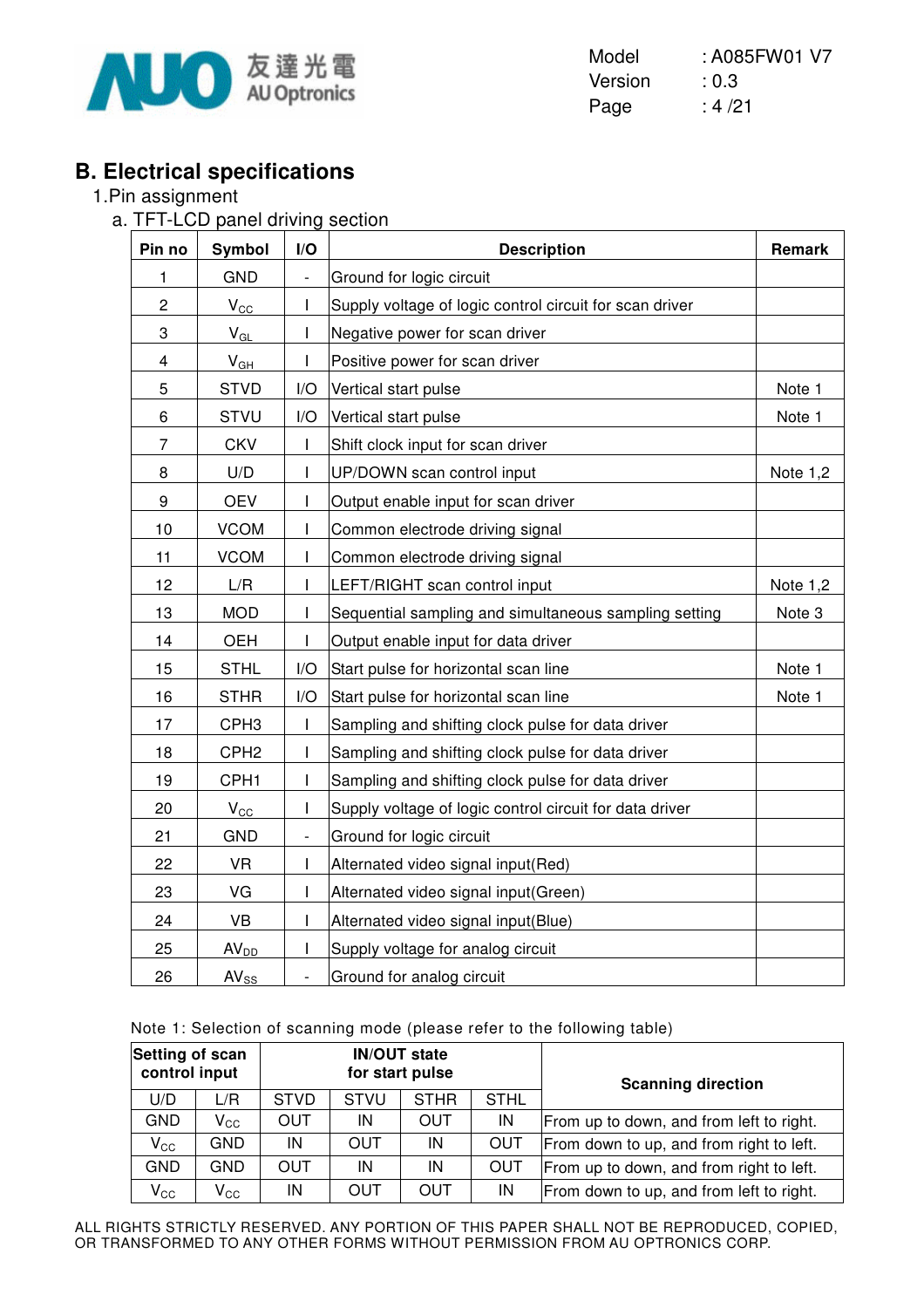

Version : 0.3 Page : 5/21

Model : A085FW01 V7

IN: Input; OUT: Output.

Note 2: Definition of scanning direction.

Refer to figure as below:



Note 3: MOD = H: Simultaneous sampling.

MOD = L: Sequential sampling.

Please set CPH2 and CPH3 to GND when MOD = H.

b. Backlight driving section (Refer to Figure 1)

| No. | Symbol | l/O | <b>Description</b>                             |       |
|-----|--------|-----|------------------------------------------------|-------|
|     |        |     | Power supply for backlight unit (High voltage) | $- -$ |
|     | GND    |     | Ground for backlight unit                      | $- -$ |

#### 2. Absolute maximum ratings

| Item                 | Symbol           | <b>Condition</b> | Min.   | Max.                | Unit | Remark |
|----------------------|------------------|------------------|--------|---------------------|------|--------|
|                      | $V_{\rm CC}$     | $GND=0$          | $-0.3$ |                     | V    |        |
|                      | AV <sub>DD</sub> | $AV_{SS}=0$      | $-0.3$ |                     | V    |        |
| Power voltage        | $V_{GH}$         |                  | $-0.3$ | 18                  | V    |        |
|                      | $V_{GL}$         | $GND=0$          | $-15$  | 0.3                 | V    |        |
|                      | $V_{GH}-V_{GL}$  |                  |        | 33                  | V    |        |
|                      | $V_i$            |                  | $-0.3$ | $AVDD+0.3$          | V    | Note 1 |
| Input signal voltage | $V_{1}$          |                  | $-0.3$ | $V_{\text{CC}}+0.3$ | V    | Note 2 |
|                      | <b>VCOM</b>      |                  | $-2.9$ | 5.2                 | ٧    |        |

Note 1: VR, VG, VB.

Note 2: STHL, STHR, OEH, L/R, CPH1~CPH3, STVD, STVU, OEV, CKV, U/D.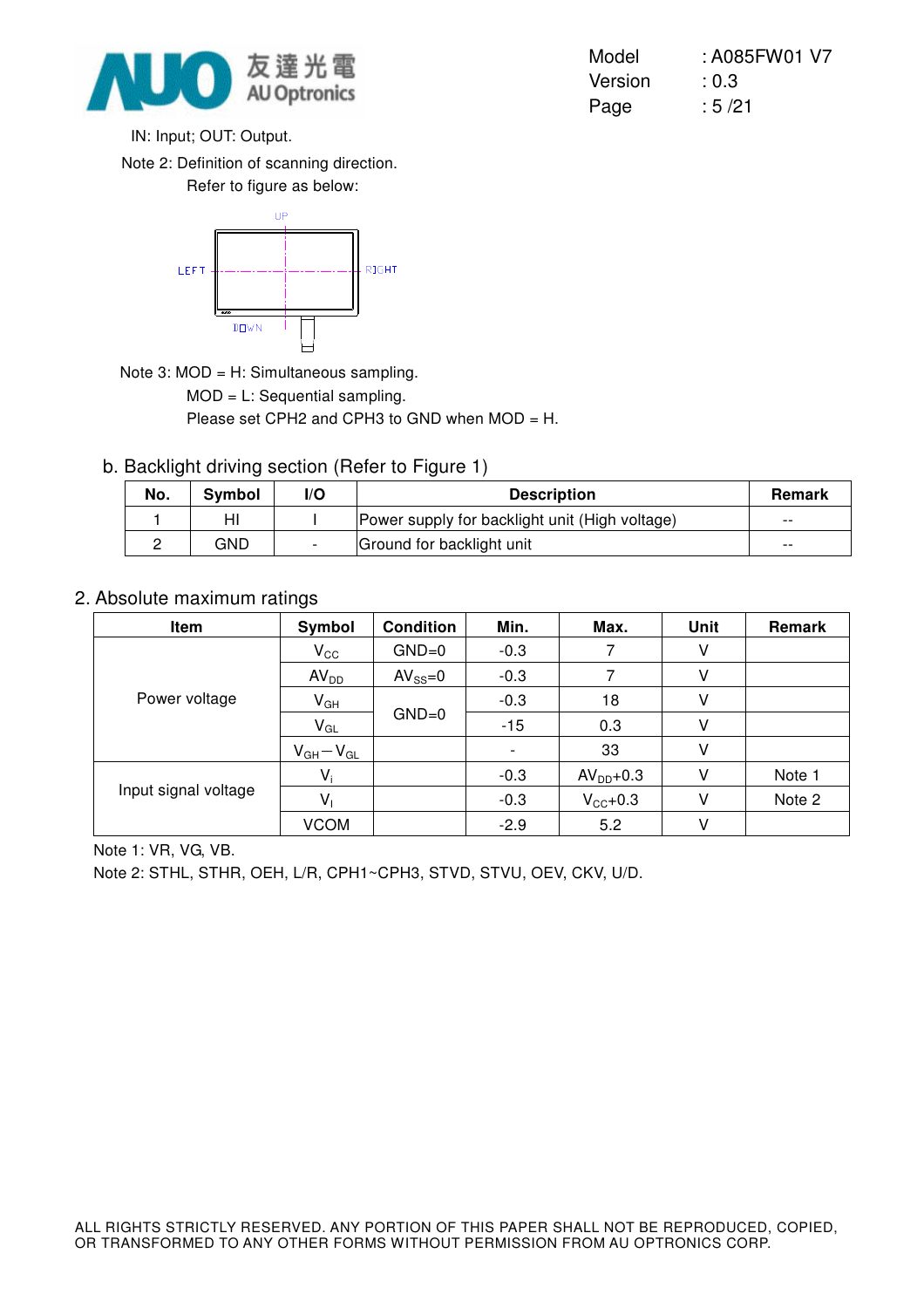

| Model   | : A085FW01 V7 |
|---------|---------------|
| Version | : 0.3         |
| Page    | :6/21         |

#### 3. Electrical characteristics

a. Typical operating conditions (GND=AVss=0V, Note 3 )

| . .               | Item         | ັ<br>Symbol      | Min.                     | Typ.                | Max.                     | <b>Unit</b> | Remark       |
|-------------------|--------------|------------------|--------------------------|---------------------|--------------------------|-------------|--------------|
|                   |              | $V_{\rm CC}$     | 3                        | 5                   | 5.5                      | V           |              |
|                   |              | AV <sub>DD</sub> | 4.5                      | 5                   | 5.5                      | V           |              |
|                   | Power supply | $V_{GH}$         | 14.3                     | 15                  | 15.7                     | V           |              |
|                   |              | $V_{GL}$         | $-10.5$                  | $-10$               | $-9.5$                   | $\vee$      |              |
|                   | Video signal | $V_{iA}$         | 0.4                      |                     | $AVDD-0.4$               | $\vee$      | Note 1       |
|                   | amplitude    | $V_{iAC}$        |                          | 3                   |                          | $\vee$      | AC component |
|                   | (VR, VG, VB) | $V_{\text{IDC}}$ | $\overline{\phantom{a}}$ | AV <sub>DD</sub> /2 | $\overline{\phantom{a}}$ | $\vee$      | DC component |
|                   |              | $V_{CAC}$        | 5.3                      | 5.6                 | 5.9                      | $Vp-p$      | AC component |
|                   | <b>VCOM</b>  | $V_{CDC}$        | 1.6                      | 1.9                 | 2.2                      | V           | DC component |
| Input             | H Level      | $V_{\text{IH}}$  | $0.8 V_{CC}$             |                     | $V_{\rm CC}$             | $\vee$      |              |
| signal<br>voltage | L Level      | $V_{IL}$         | $\pmb{0}$                | -                   | $0.2 V_{CC}$             | V           | Note 2       |

Note 1: Refer to Fig.4- (a).

Note 2: STHL, STHR, OEH, L/R, CPH1~CPH3, STVD, STVU, OEV, CKV, U/D.

Note 3: Be sure to apply GND,  $V_{CC}$  and  $V_{GL}$  to the LCD first, and then apply  $V_{GH}$ .

#### b. Current consumption (GND=AVss=0V)

| <b>Parameter</b> | Symbol                 | <b>Condition</b> | Min.                     | Typ. | Max. | Unit      | Remark |
|------------------|------------------------|------------------|--------------------------|------|------|-----------|--------|
| Current          | I <sub>GH</sub>        | $V_{GH} = 15V$   | $\overline{\phantom{a}}$ | 0.20 | 0.5  | <b>MA</b> |        |
| for              | <b>I</b> GL            | $V_{GL} = -10V$  | $\overline{\phantom{0}}$ | 0.20 | 0.5  | <b>mA</b> |        |
| driver           | <b>I</b> CC            | $V_{CC} = 5V$    | $\overline{\phantom{a}}$ | 3.0  | 6.0  | <b>mA</b> |        |
|                  | <b>I</b> <sub>DD</sub> | $AVDD=5V$        | $\overline{\phantom{0}}$ | 15.0 | 30   | <b>MA</b> |        |

#### c. Backlight driving conditions

| <b>Parameter</b>            | Symbol | Min.   | Typ. | Max. | Unit | <b>Remark</b> |
|-----------------------------|--------|--------|------|------|------|---------------|
| LED lightbar voltage        |        | 10     | 12   | 12   |      | Note 1, 2     |
| <b>LED Lightbar current</b> |        |        | 225  |      | mA   | Note 1, 2     |
| LED Lightbar life time      |        | 10,000 |      |      | Hr   | Note 1, 2, 3  |

Note 1: LED backlight is 27 pcs of LED lightbar type.

Note 2: Definition of "LED Lifetime": brightness is decreased to 50% of the initial value. LED Lifetime is restricted under normal condition, ambient temperature =  $25^{\circ}$  and LED voltage =  $12V$ 



Note 3: The value is only for reference.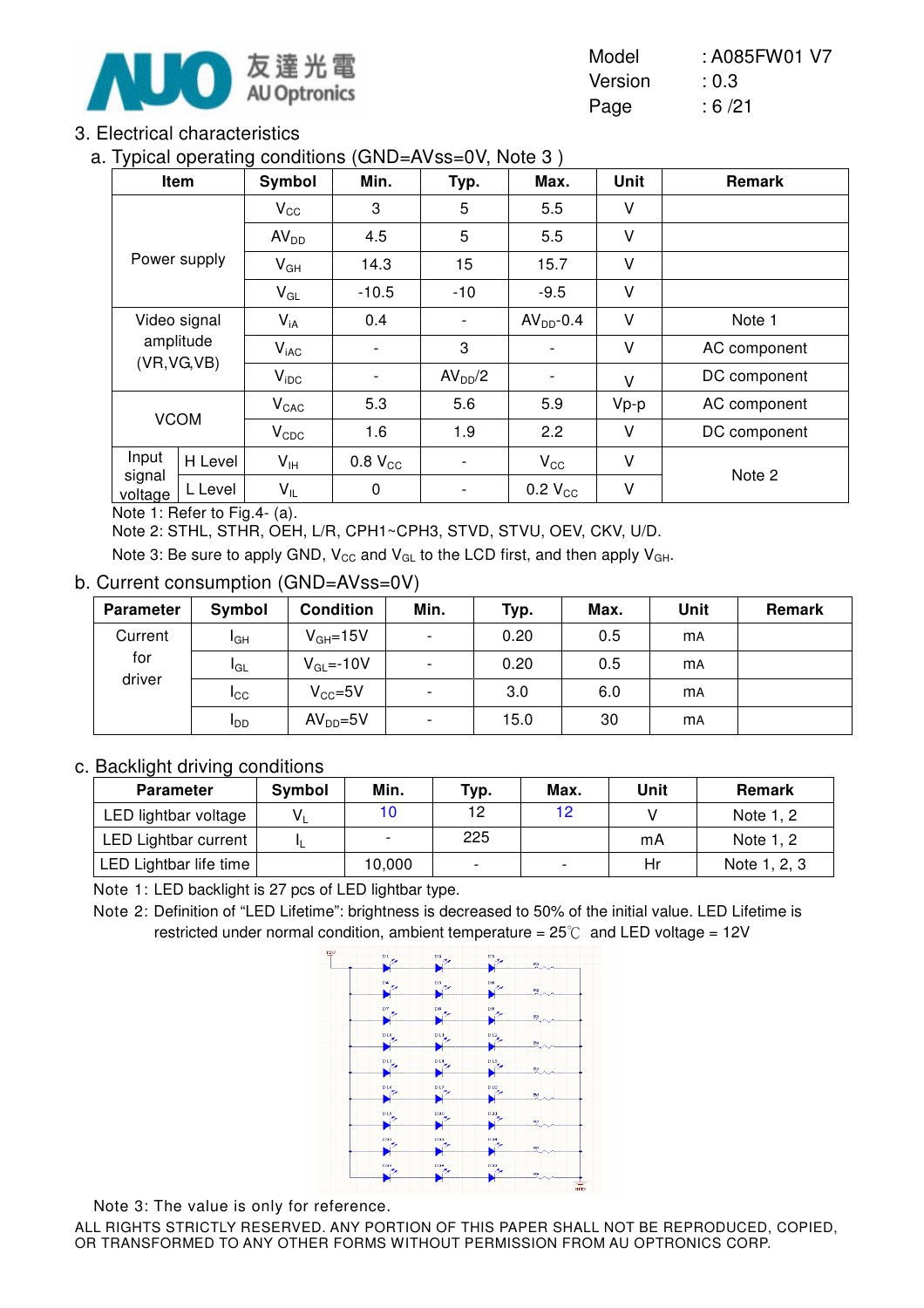

### 4. AC Timing

#### a. Timing conditions

| $1111111119$ vortalitions<br><b>Parameter</b> | Symbol                              | Min.                     | Typ.                     | Max.                     | Unit.              | Remark     |
|-----------------------------------------------|-------------------------------------|--------------------------|--------------------------|--------------------------|--------------------|------------|
| <b>Rising time</b>                            | $t_{r}$                             |                          |                          | 10                       | ns                 | Note 1     |
| Falling time                                  | $t_{f}$                             | $\overline{\phantom{a}}$ |                          | 10                       | ns                 | Note 1     |
| High and low level pulse width                | $t_{\text{CPH}}$                    | 99                       | 103                      | 107                      | ns                 | CPH1~CPH3  |
| CPH pulse duty                                | $t_{CWH}$                           | 40                       | 50                       | 60                       | $\%$               | CPH1~CPH3  |
| CPH pulse delay                               | $t_{C12}$<br>$t_{C23}$<br>$t_{C31}$ | 30                       | $t_{\rm CPH}/3$          | $t_{CPH}/2$              | ns                 | CPH1~CPH3  |
| STH setup time                                | $t_{\text{SUH}}$                    | 20                       |                          |                          | ns                 | STHR, STHL |
| STH hold time                                 | $t_{HDH}$                           | 20                       |                          |                          | <b>Ns</b>          | STHR, STHL |
| STH pulse width                               | $t_{\scriptstyle\text{STH}}$        |                          | 1                        |                          | $t_{\text{CPH}}$   | STHR, STHL |
| STH period                                    | $t_{H}$                             | 61.5                     | 63.5                     | 65.5                     | $\mu$ S            | STHR, STHL |
| OEH pulse width                               | $t_{\text{OEH}}$                    |                          | 1.22                     |                          | $\mu$ S            | OEH        |
| Sample and hold disable time                  | $t_{\text{DIS1}}$                   | $\blacksquare$           | 8.28                     | $\blacksquare$           | $\mu$ s            |            |
| OEV pulse width                               | $t_{OEV}$                           |                          | 5.40                     |                          | $\mu$ s            | <b>OEV</b> |
| CKV pulse width                               | $t_{CKV}$                           | $\blacksquare$           | 4.18                     | $\overline{\phantom{a}}$ | $\mu$ S            | <b>CKV</b> |
| Clean enable time                             | $t_{DIS2}$                          | $\overline{\phantom{a}}$ | 3.74                     |                          | $\mu$ s            |            |
| Horizontal display start                      | $t_{\sf SH}$                        | $\blacksquare$           | $\mathbf 0$              | $\blacksquare$           | $T_{\text{CPH}}/3$ |            |
| Horizontal display<br>timing range            | $t_{DH}$                            | $\overline{\phantom{0}}$ | 1440                     |                          | $T_{\text{CPH}}/3$ |            |
| STV setup time                                | $t_{\scriptstyle\text{SUV}}$        | 400                      | $\overline{\phantom{0}}$ | $\frac{1}{2}$            | ns                 | STVU, STVD |
| STV hold time                                 | $t_{HDV}$                           | 400                      | $\frac{1}{2}$            |                          | ns                 | STVU, STVD |
| STV pulse width                               | $t_{STV}$                           | $\overline{\phantom{a}}$ | $\blacksquare$           | 1                        | $t_H$              | STVU, STVD |
| Horizontal lines per field                    | $t_v$                               | 256                      | 262                      | 268                      | $t_H$              | Note 2     |
| Vertical display start                        | $t_{SV}$                            |                          | 3                        |                          | $t_H$              |            |
| Vertical display timing range                 | $t_{\text{DV}}$                     |                          | 234                      |                          | $t_H$              |            |
| VCOM rising time                              | $t_{rCOM}$                          |                          | $\frac{1}{2}$            | 5                        | $\mu$ s            |            |
| VCOM falling time                             | $t_{fCOM}$                          |                          | $\qquad \qquad -$        | 5                        | $\mu$ s            |            |
| VCOM delay time                               | $t_{DCOM}$                          |                          | $\qquad \qquad -$        | 3                        | $\mu$ s            |            |
| RGB delay time                                | $t_{DRGB}$                          |                          | $\overline{\phantom{a}}$ | 1                        | $\mu$ s            |            |

Note 1: For all of the logic signals.

Note 2: Please don't use odd horizontal lines to drive LCD panel for both odd and even field simultaneously.

#### b. Timing diagram

Please refer to the attached drawing, from Fig.2 to Fig.6.

Model : A085FW01 V7 Version : 0.3 Page : 7/21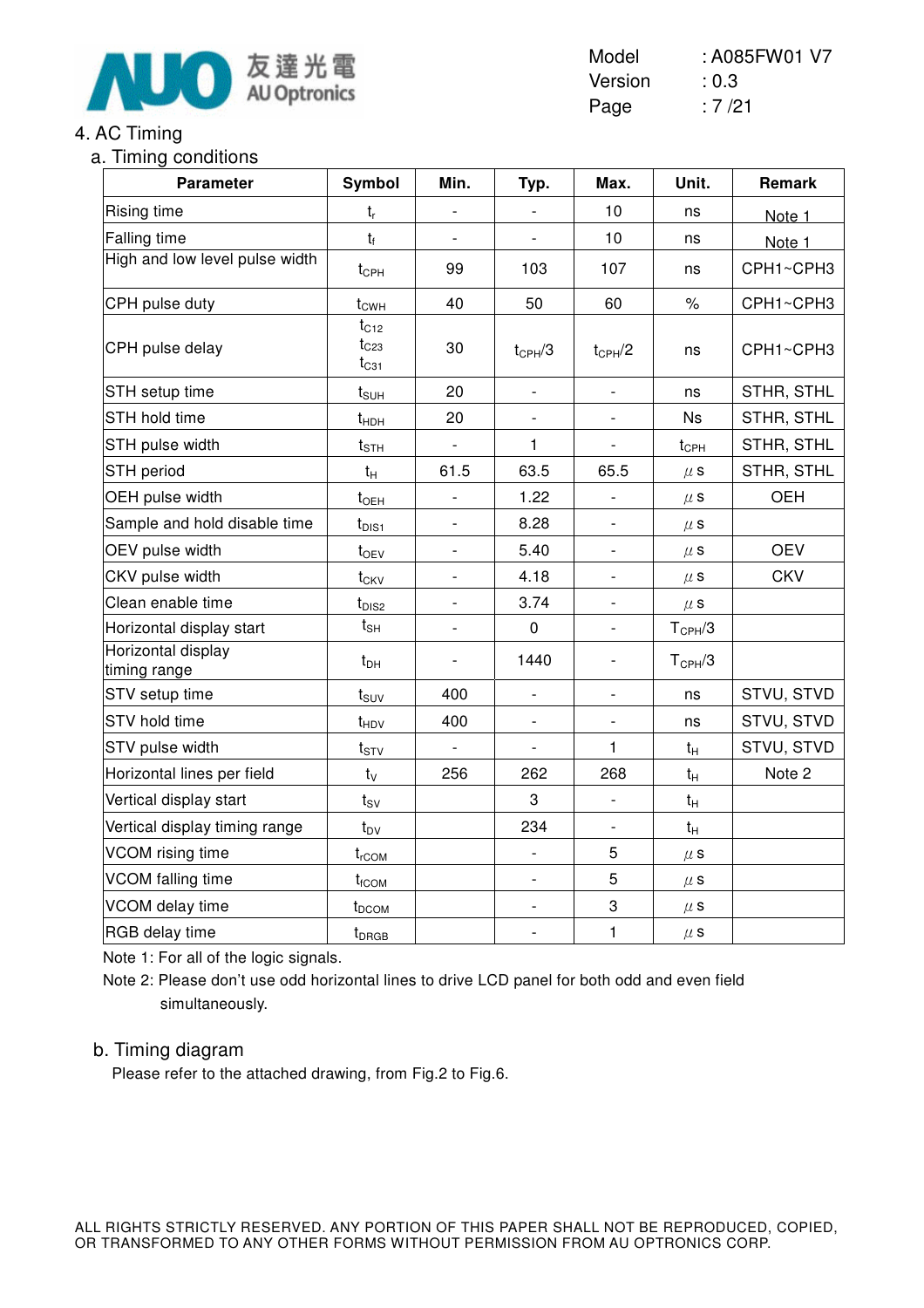

#### 5. Power Sequence

Sequence for power on/off and Signal on/off

Model : A085FW01 V7 Version : 0.3 Page : 8/21



 trvcc15ms(From 10%VCC to 90%VCC ,when VCC is low to high) travdd 15ms(From 10%VAVDD to 90%VAVDD, when VAVDD is low to high) trgh 15ms(From 10%VGH to 90%VGH ,when VGH is low to high) trgl 15ms(From 10%VGL to 90%VGL ,when VGL is low to high) tfvcc20ms(From 90%VCC to 10%VCC ,when VCC is high to low) tfavdd 20ms(From 90%VAVDD to 10%VAVDD, when VAVDD is high to low) tfgh 20ms(From 90%VGH to 10%VGH ,when VGH is high to low) tfal 20ms(From 90%VGL to 10%VGL , when VGL is high to low)

- 0 t1 10ms(From 90%Vcc to 10% VAVDD, when VCC is low to high)
- 0 t2 10ms(From 90%VAVDD to 10% VGL, when VCC is low to high)
- 0 t3 10ms(From 90%VGL to 10% VGH, when VCC is low to high)
- 0 t4 10ms(From 90%VGH to video signal start , when VGH is low to high)
- 0 t5 10ms(From video signal end to 90%VGH , when VGH is low to high)
- t6 10ms(From 10%VGH to 90% VGL ,when VCC is high to low)
- t7 10ms(From 10%VGL to 90% VAVDD, when VCC is high to low)
- t8 10ms(From 10%VAVDD to 90% VCC, when VCC is high to low)
- t9 0.4s(From 10%VCC is H  $\rightarrow$  L to 10%VCC is L  $\rightarrow$  H )
- 0 tdb 10ms(From video signal start to backlight on)
- 0 tbd 10ms(From backlight off to video signal end)

Note: Please follow above power off sequence or turn off all power simultaneously.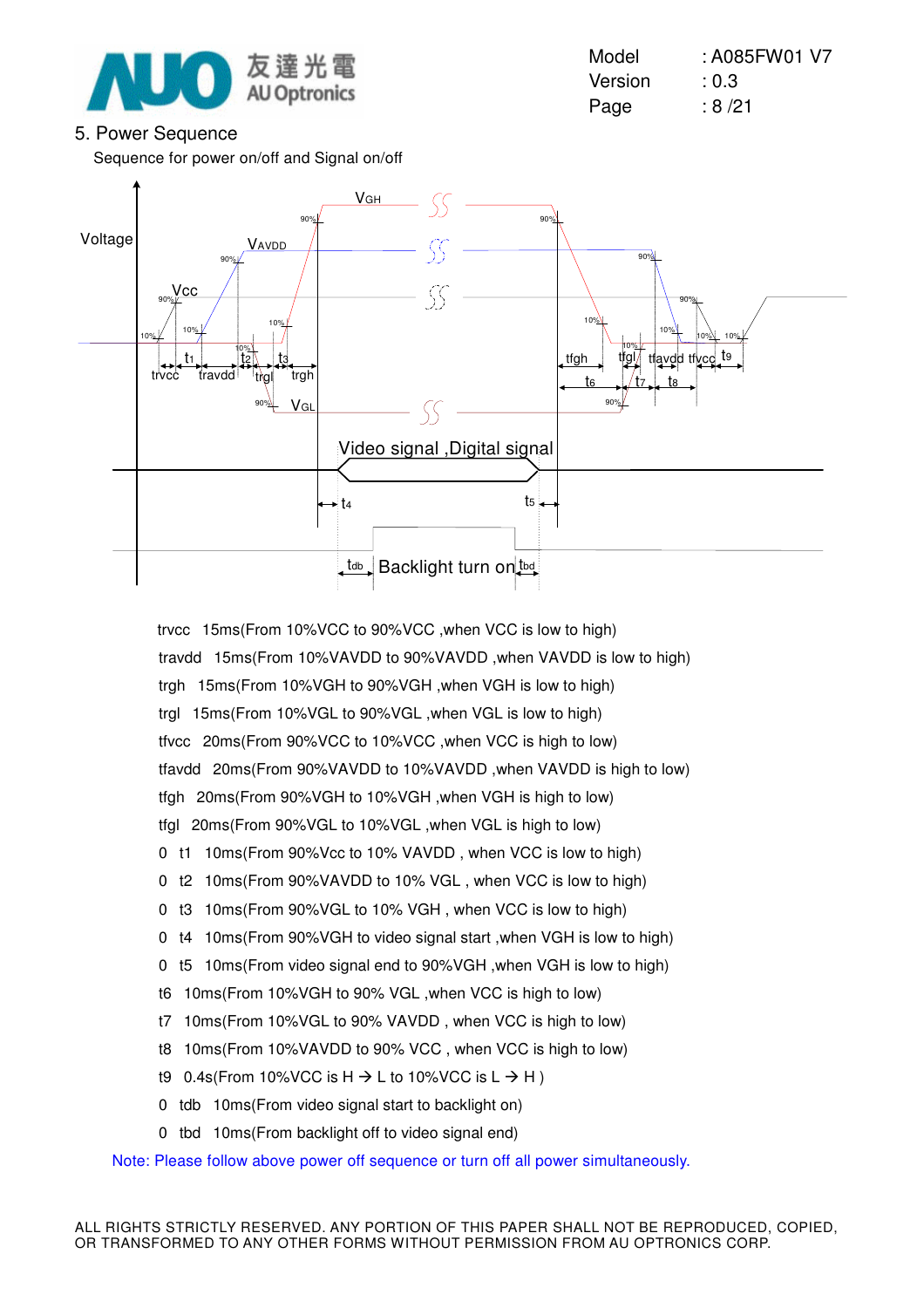

| Model   | : A085FW01 V7 |
|---------|---------------|
| Version | : 0.3         |
| Page    | : 9/21        |

# **C. Optical specification (Note 1, Note 2)**

| Item               |                                        | Symbol    | <b>Condition</b>                             | Min.                                                 | Typ.                 | Max.         | <b>Unit</b>     | Remark    |
|--------------------|----------------------------------------|-----------|----------------------------------------------|------------------------------------------------------|----------------------|--------------|-----------------|-----------|
| Response time      | Rise<br>Fall                           | Tr<br>Τf  | $\theta = 0^{\circ}$                         | $\overline{\phantom{a}}$<br>$\overline{\phantom{a}}$ | 12<br>18             | 24<br>36     | ms<br>ms        | Note 3,5  |
| Contrast ratio     |                                        | <b>CR</b> | At optimized<br>Viewing angle                | 200                                                  | 300                  |              |                 | Note 4, 5 |
| Viewing angle      | Top<br><b>Bottom</b><br>Leftl<br>Right |           | $CR \ge 10$                                  | 40<br>55<br>55<br>55                                 | 50<br>65<br>65<br>65 |              | deg.            | Note 5, 6 |
| <b>Brightness</b>  |                                        | $Y_L$     | $V_L = 12V$ , 25°C                           | 180                                                  | 220                  |              | $\text{cd/m}^2$ | Note 7    |
| White chromaticity |                                        | X<br>Υ    | $\theta = 0^{\circ}$<br>$\theta = 0^{\circ}$ | 0.26<br>0.28                                         | 0.31<br>0.33         | 0.36<br>0.38 |                 | Note 7    |

Note 1 : To be measured in the dark room. Ambient temperature =25°C, and LED lightbar current  $I_1$  = 225 mA.

Note 2 : To be measured on the center area of panel with a viewing cone of 1<sup>°</sup>by Topcon luminance meter BM-7, after 15 minutes operation.

Note 3. Definition of response time:

The output signals of photo detector are measured when the input signals are changed from "black" to "white"(falling time) and from "white" to "black"(rising time), respectively.

The response time is defined as the time interval between the 10% and 90% of amplitudes. Refer to figure as below.



Note 4. Definition of contrast ratio:

Contrast ratio is calculated with the following formula.

Contrast ratio (CR)= Photo detector output when LCD is at "White" state Photo detector output when LCD is at "Black" state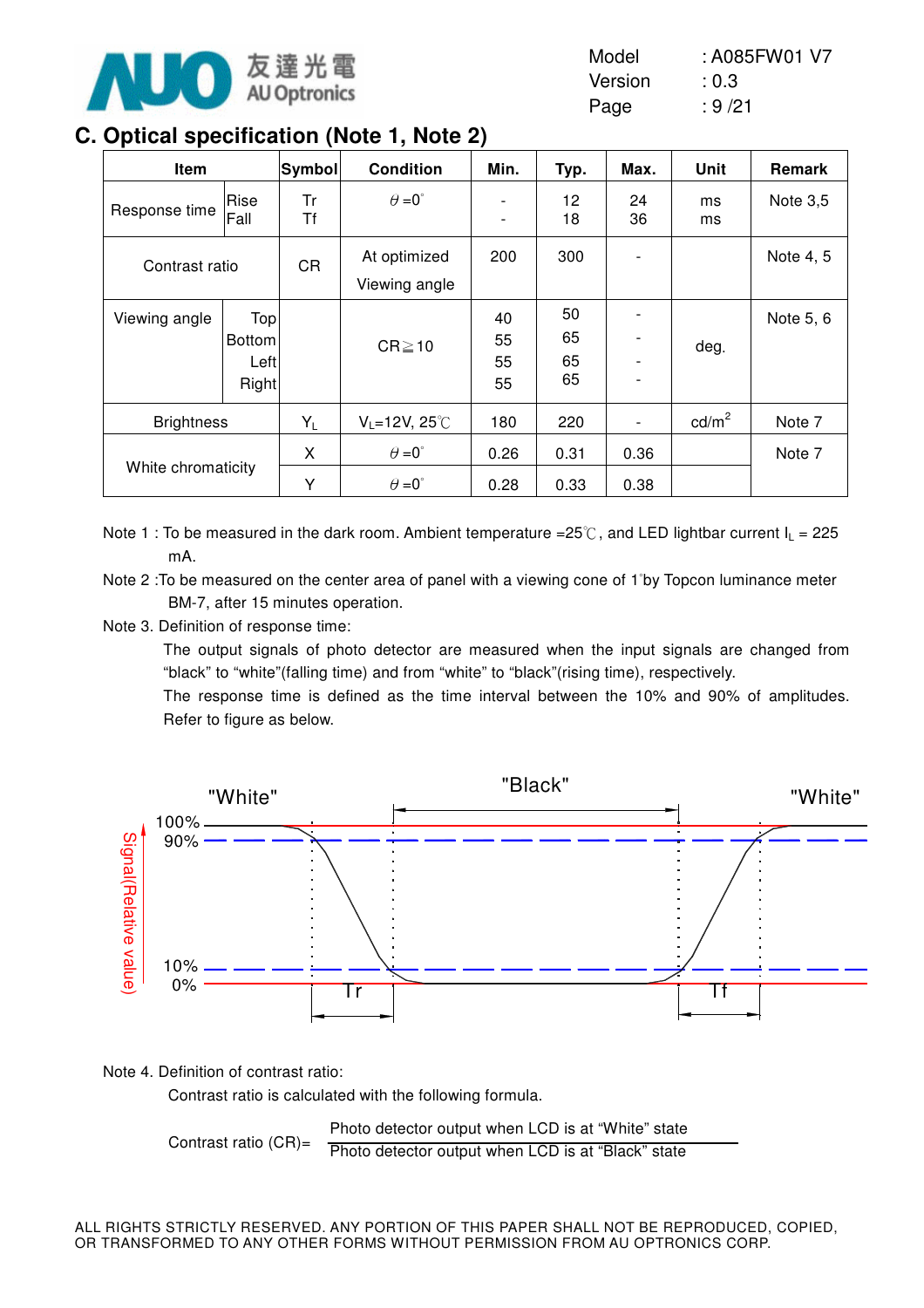

| Model   | : A085FW01 V7 |
|---------|---------------|
| Version | : 0.3         |
| Page    | : 10/21       |

Note 5. White  $Vi=V_{i50}$  + 1.5V

Black  $Vi=V_{150} \pm 2.0V$ 

" $\pm$ " means that the analog input signal swings in phase with  $V_{COM}$  signal.

" $\overline{+}$ " means that the analog input signal swings out of phase with V<sub>COM</sub> signal.

 $V_{150}$ : The analog input voltage when transmission is 50%

The 100% transmission is defined as the transmission of LCD panel when all the input terminals of module are electrically opened.

Note 6. Definition of viewing angle, Refer to figure as below.



Note 7. Measured at the center area of the panel when all the input terminals of LCD panel are electrically opened.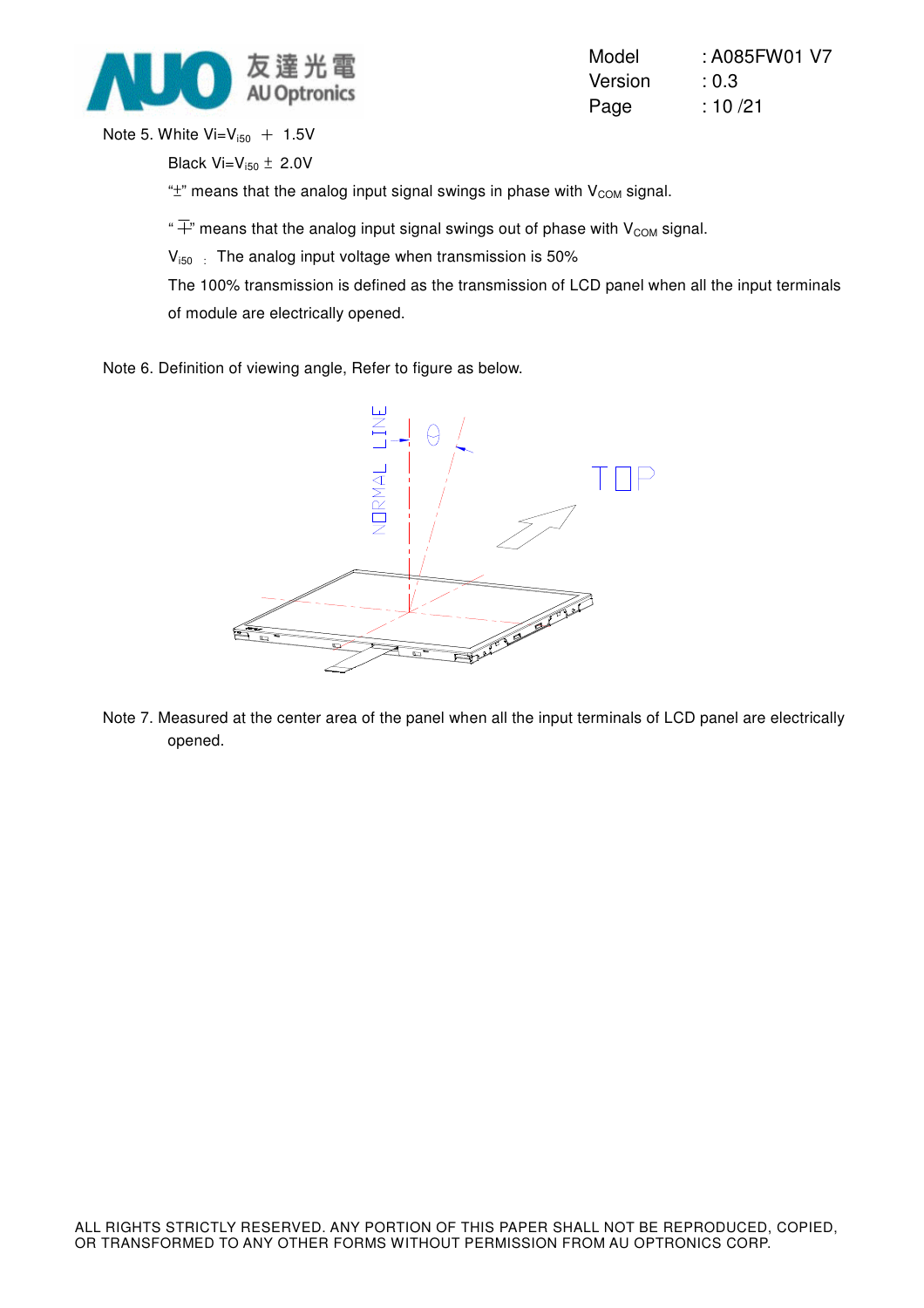

| Model   | : A085FW01 V7 |
|---------|---------------|
| Version | : 0.3         |
| Page    | : 11 / 21     |

## **D. Reliability test conditions (Note 2):**

| No.            | <b>Test items</b>                  | <b>Conditions</b>                                                                                                                                                   | Remark                                     |
|----------------|------------------------------------|---------------------------------------------------------------------------------------------------------------------------------------------------------------------|--------------------------------------------|
|                | High temperature storage           | Ta= 70 $°C$<br>200Hrs                                                                                                                                               |                                            |
| $\overline{c}$ | Low temperature storage            | Ta= -20℃<br>200Hrs                                                                                                                                                  |                                            |
| З              | High temperature operation         | $Tp = 60^{\circ}$<br>200Hrs                                                                                                                                         |                                            |
| 4              | Low temperature operation          | Ta= $-10^{\circ}$ C<br>200Hrs                                                                                                                                       |                                            |
| 5              | High temperature and high humidity | $Tp = 50^{\circ}$ C, 80% RH<br>200Hrs                                                                                                                               | Operation                                  |
| 6              | Heat shock                         | -30℃~70℃/50 cycles 1Hrs/cycle                                                                                                                                       | Non-operation                              |
| 7              | Electrostatic discharge            | $\pm 200V, 200pF(0\Omega)$ , once for each terminal                                                                                                                 | Non-operation                              |
| 8              | Vibration                          | $: 10 - 55$ Hz<br>Frequency range<br><b>Stoke</b><br>: 1.5mm<br>: 10 $\sim$ 55 $\sim$ 10Hz<br>Sweep<br>2 hours for each direction of X, Y, Z<br>(6 hours for total) | JIS C7021,<br>$A-10$<br><b>Condition A</b> |
| 9              | Mechanical shock                   | 100G, 6ms, $\pm X, \pm Y, \pm Z$<br>3 times for each direction                                                                                                      | JIS C7021,<br>$A-7$<br>Condition C         |
| 10             | Vibration (with carton)            | Random vibration:<br>$0.015G^2$ /Hz from $5 \sim 200Hz$<br>-6dB/octave from 200~500Hz                                                                               | IEC 68-34                                  |
| 11             | Drop (with carton)                 | Height: 60cm<br>1 corner, 3 edges, 6 surfaces                                                                                                                       | <b>JIS Z0202</b>                           |

Note1: Ta: Ambient Temperature.

Note2: Tp: Panel Surface Temperature

Note3: In the standard conditions, there is not display function NG issue occurred. All the cosmetic specification is judged before the reliability stress.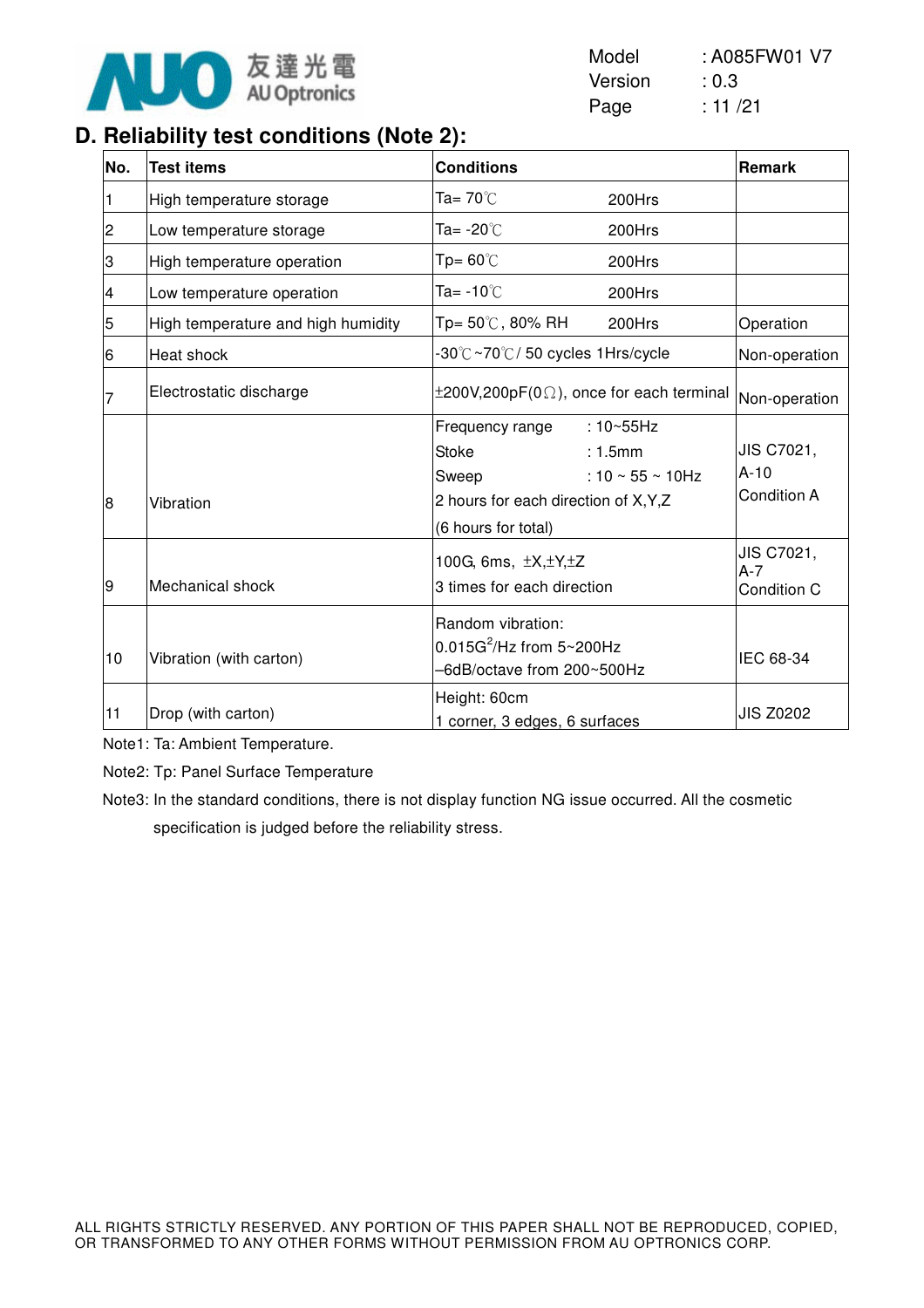

| Model   | : A085FW01 V7 |
|---------|---------------|
| Version | : 0.3         |
| Page    | : 12/21       |

ABEL

# CARTON TIIN CUSHION

ANTI-STATIC BAG

TAPE

**PRODUCT** 

í

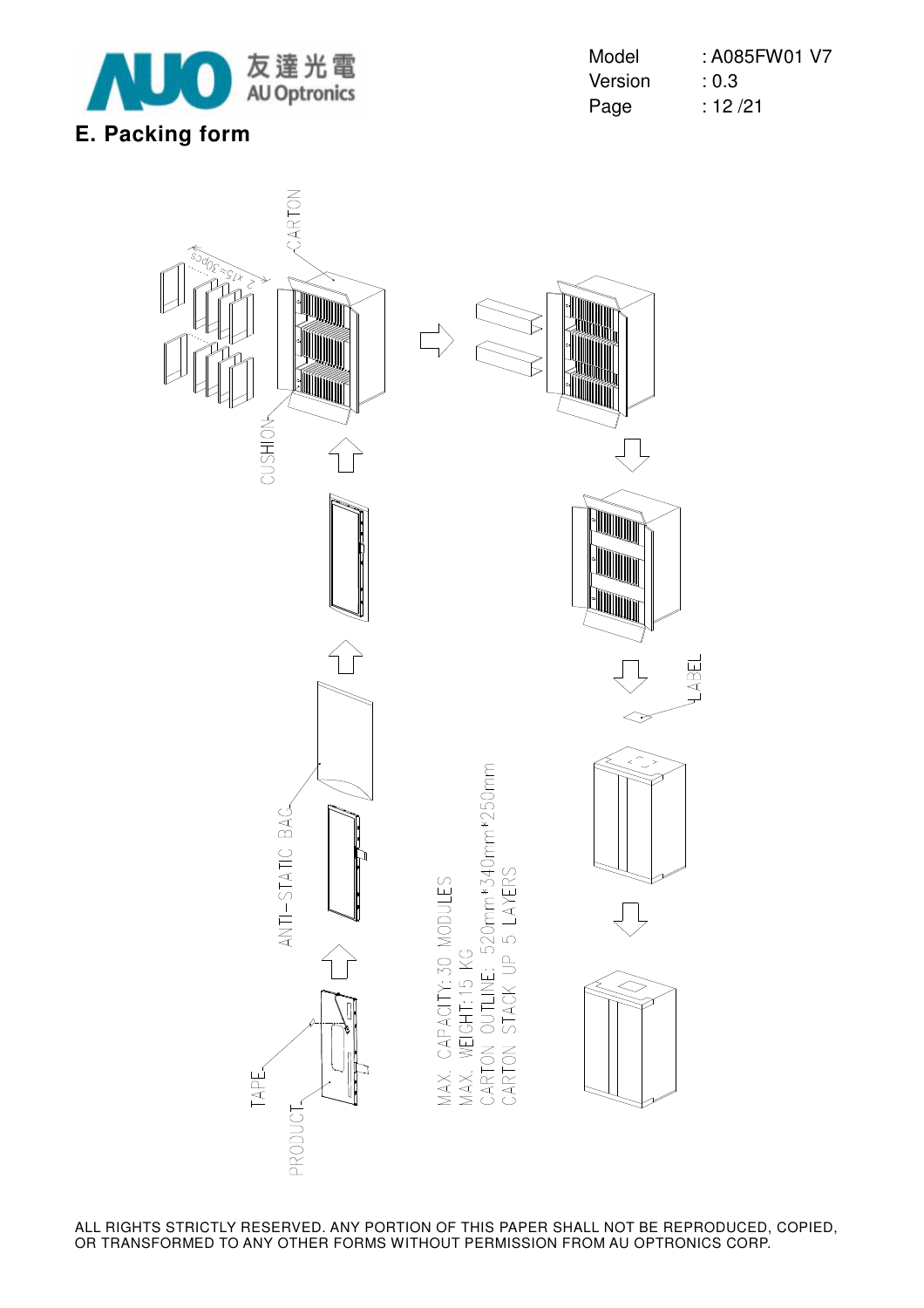





**Fig.1-(a) Outline dimension of TFT-LCD module (Front side)** Fig.1-(a) Outline dimension of TFT-LCD module (Front side)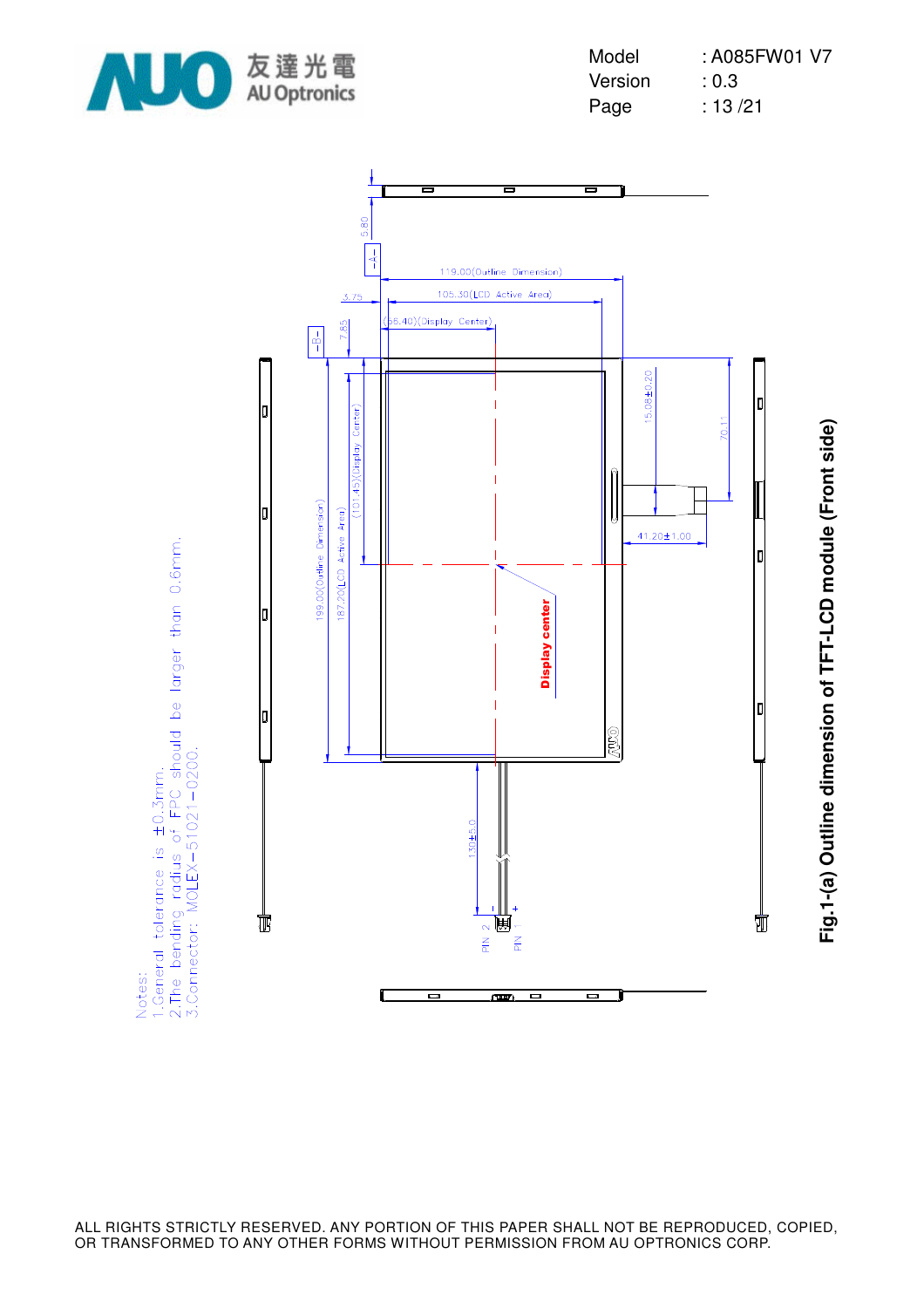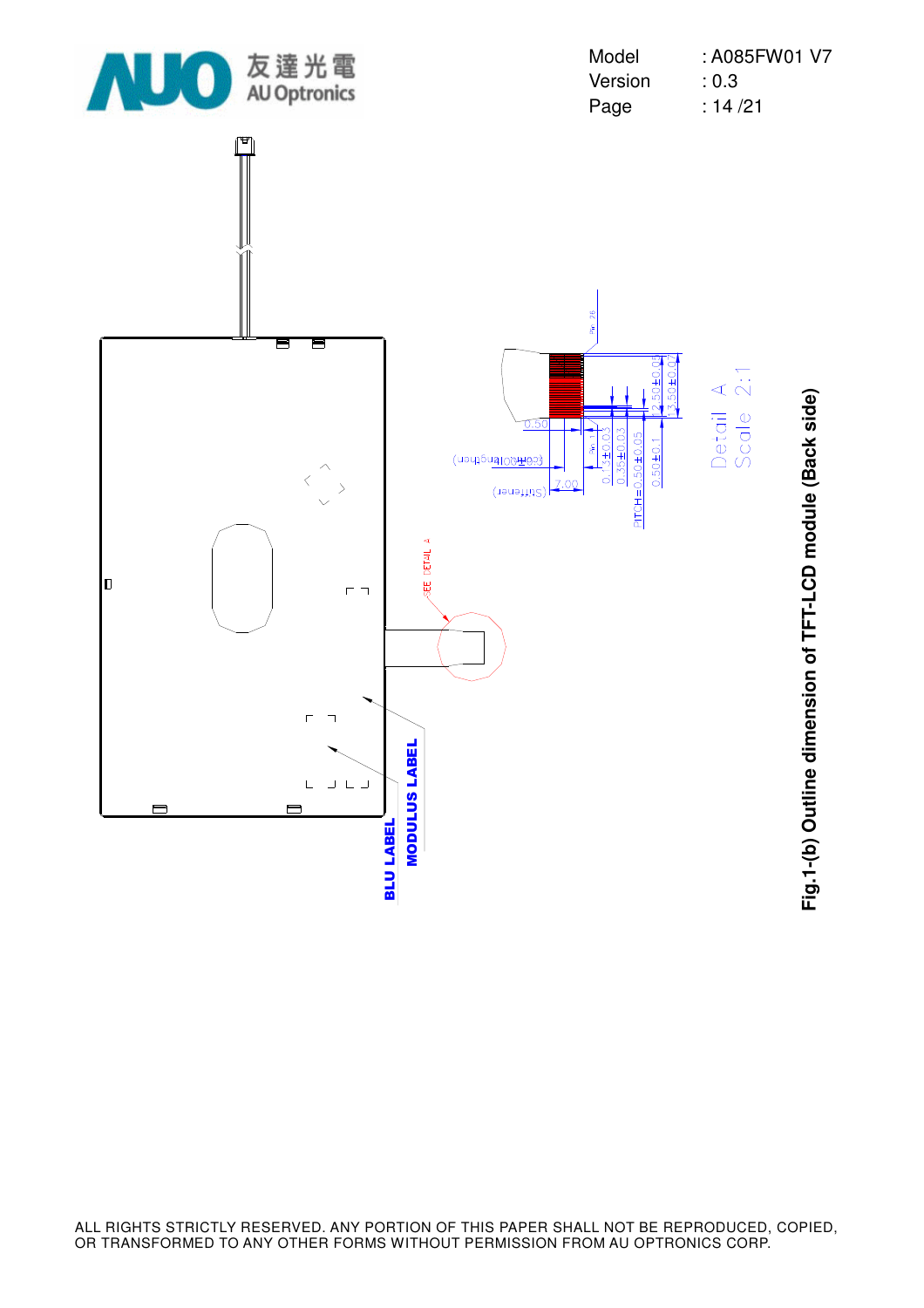

Version : 0.3 Page : 15/21

Model : A085FW01 V7

**Fig.2 Sampling clock timing** Fig.2 Sampling clock timing

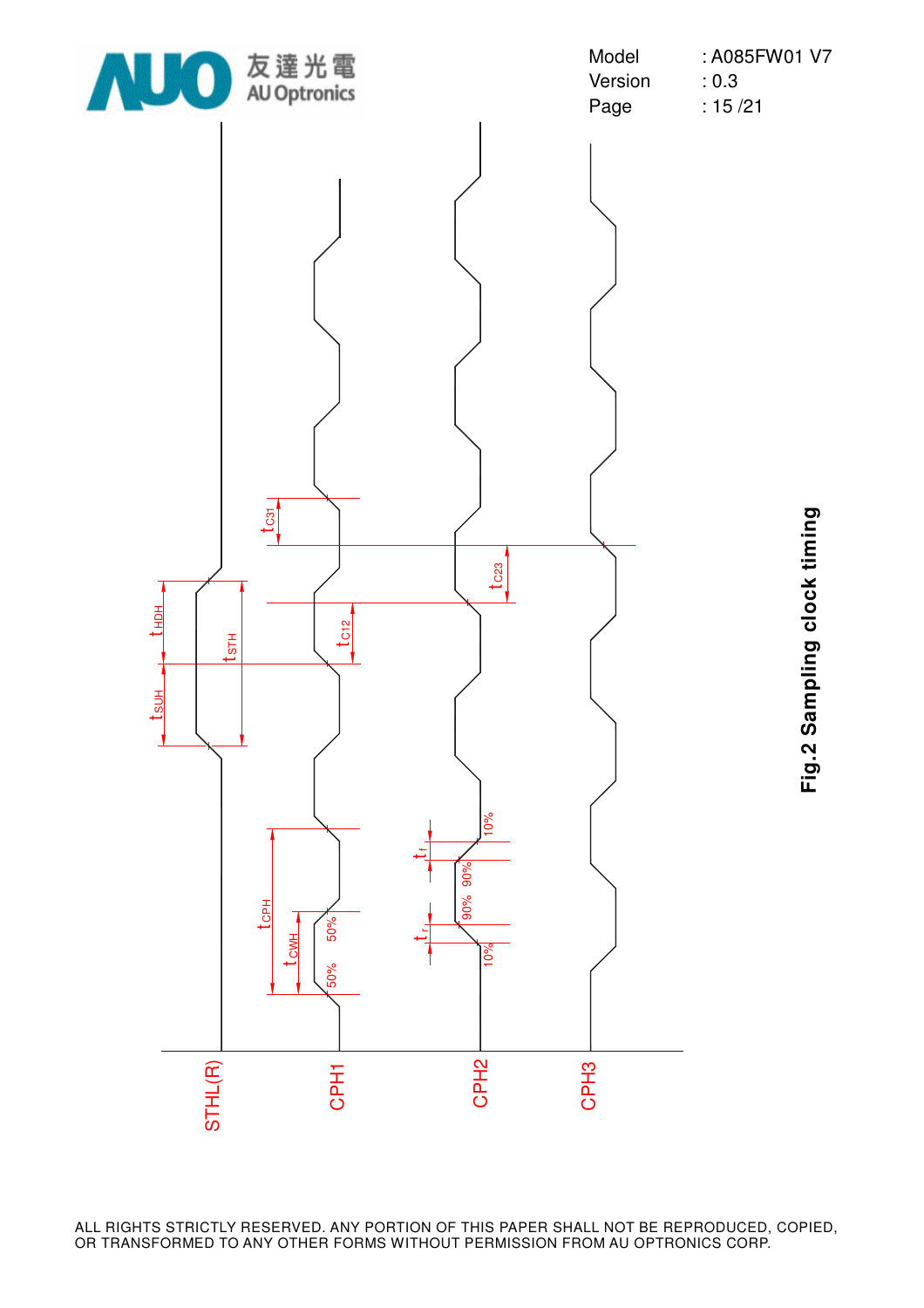

| Model   | : A085FW01 V7 |
|---------|---------------|
| Version | : 0.3         |
| Page    | : 16/21       |



**Fig.3 Horizontal display timing range** Fig.3 Horizontal display timing range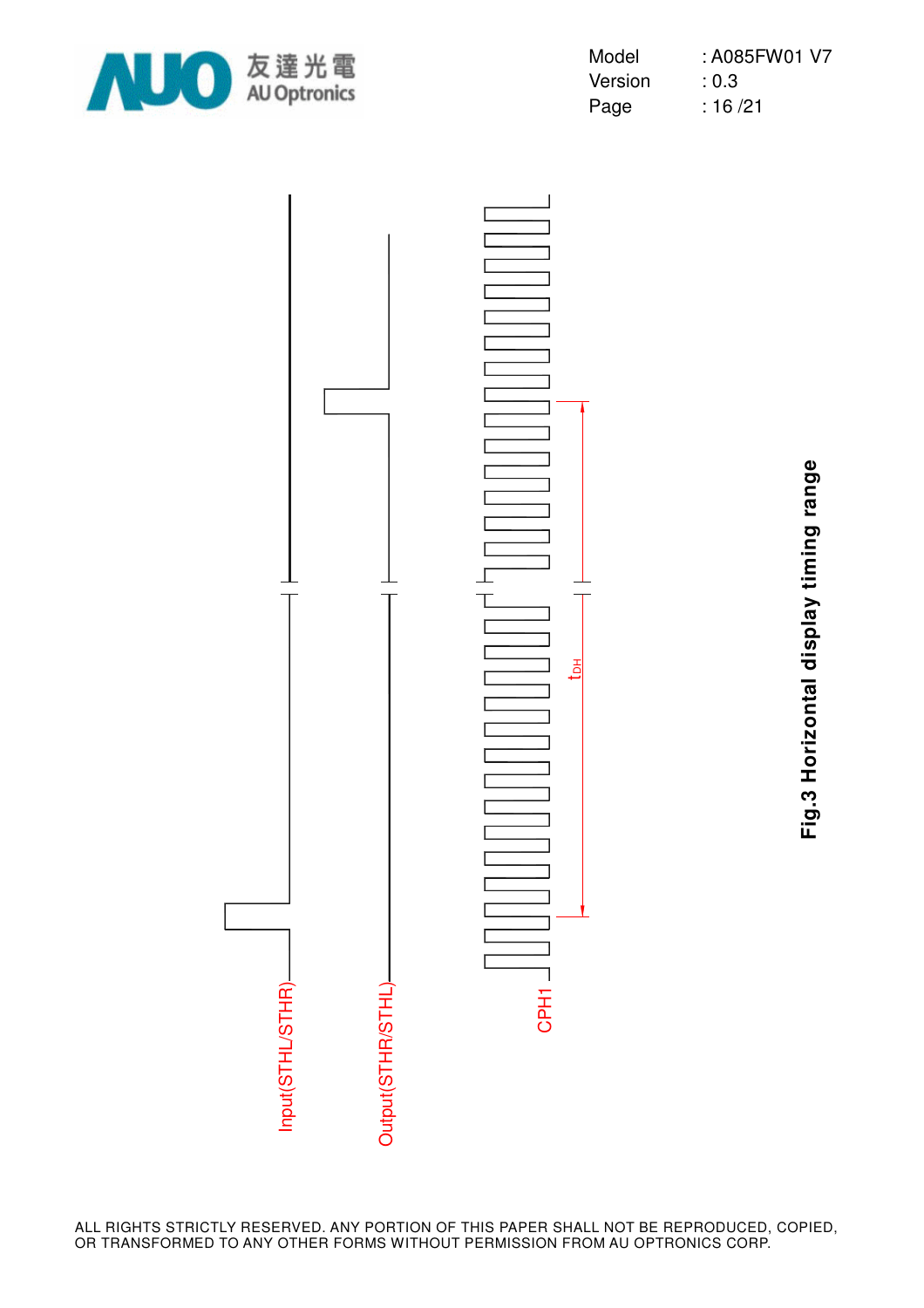

| Model   | : A085FW01 V7 |
|---------|---------------|
| Version | : 0.3         |
| Page    | : 17 /21      |

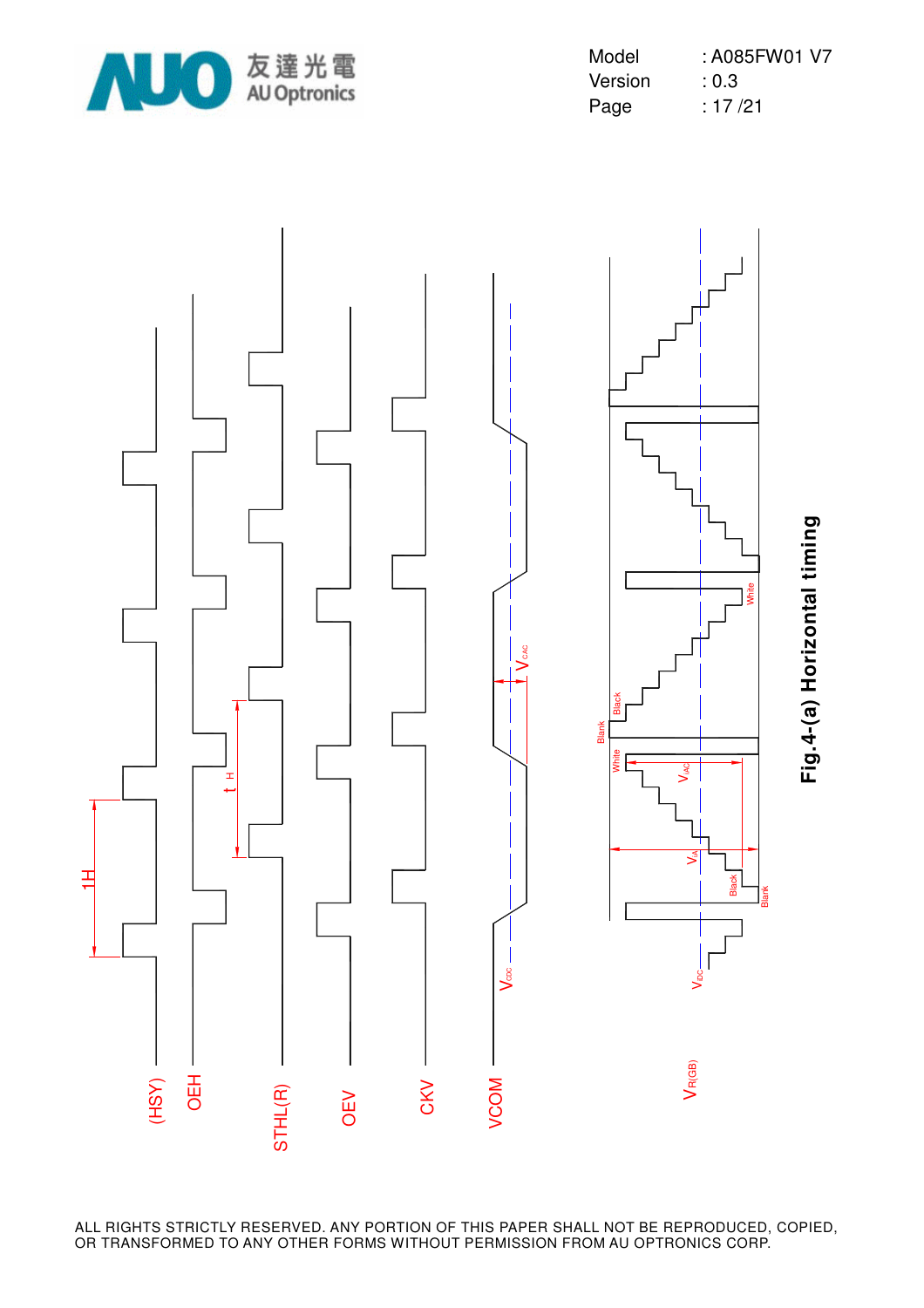

| Model   | : A085FW01 V7 |
|---------|---------------|
| Version | : 0.3         |
| Page    | : 18/21       |

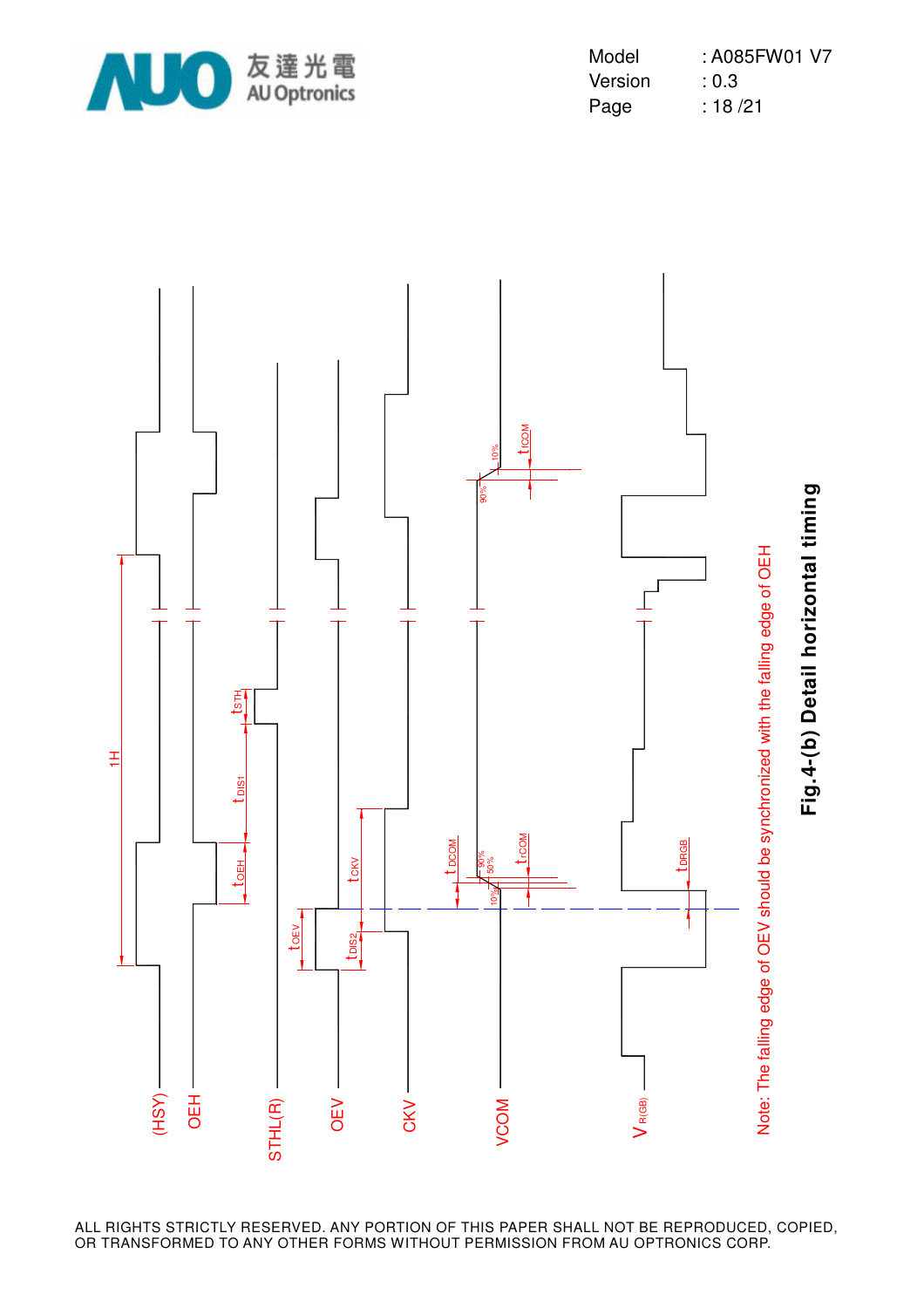

| Model   | : A085FW01 V7 |
|---------|---------------|
| Version | : 0.3         |
| Page    | : 19 /21      |



**Fig.5 Vertical shift clock timing** Fig.5 Vertical shift clock timing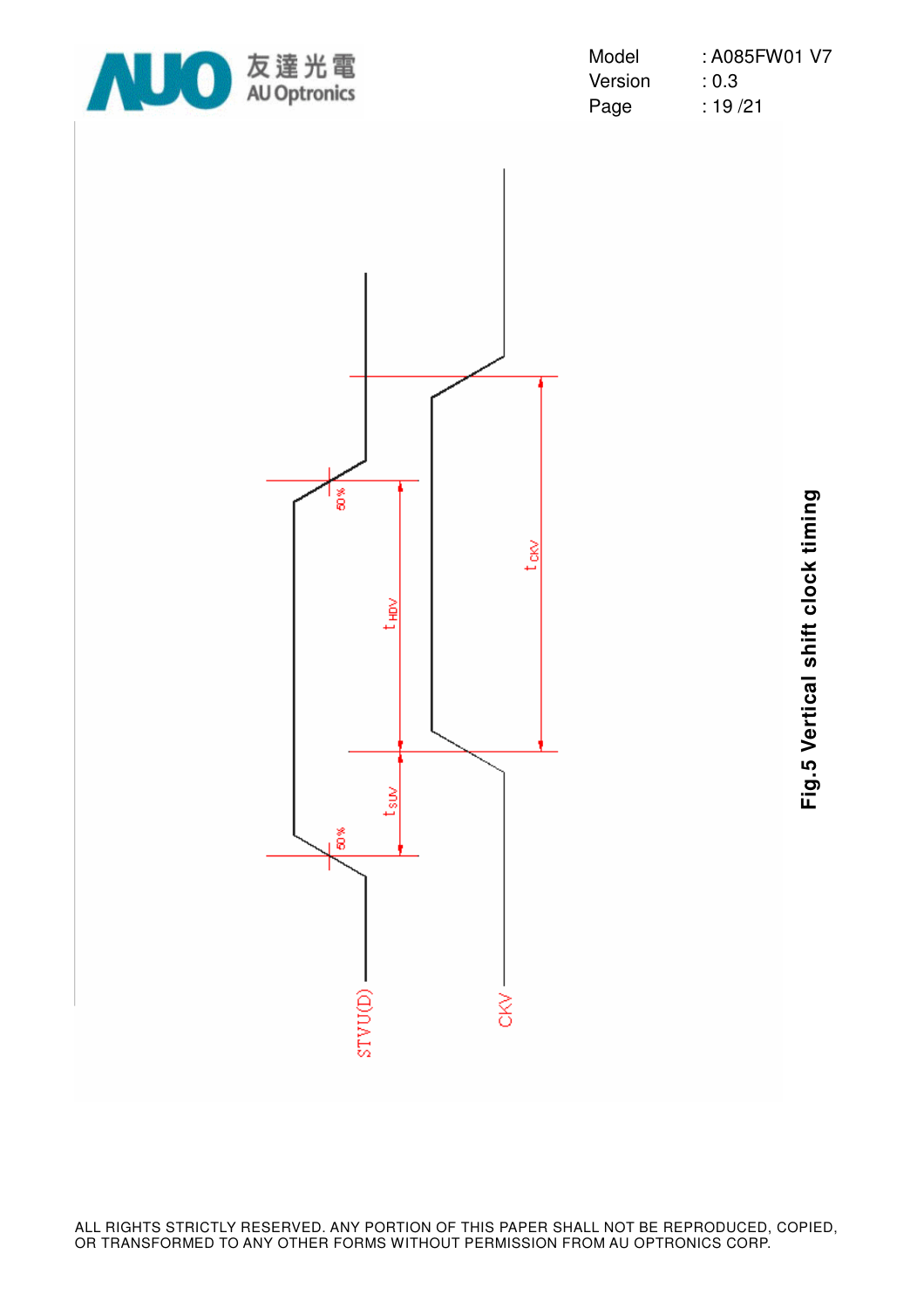